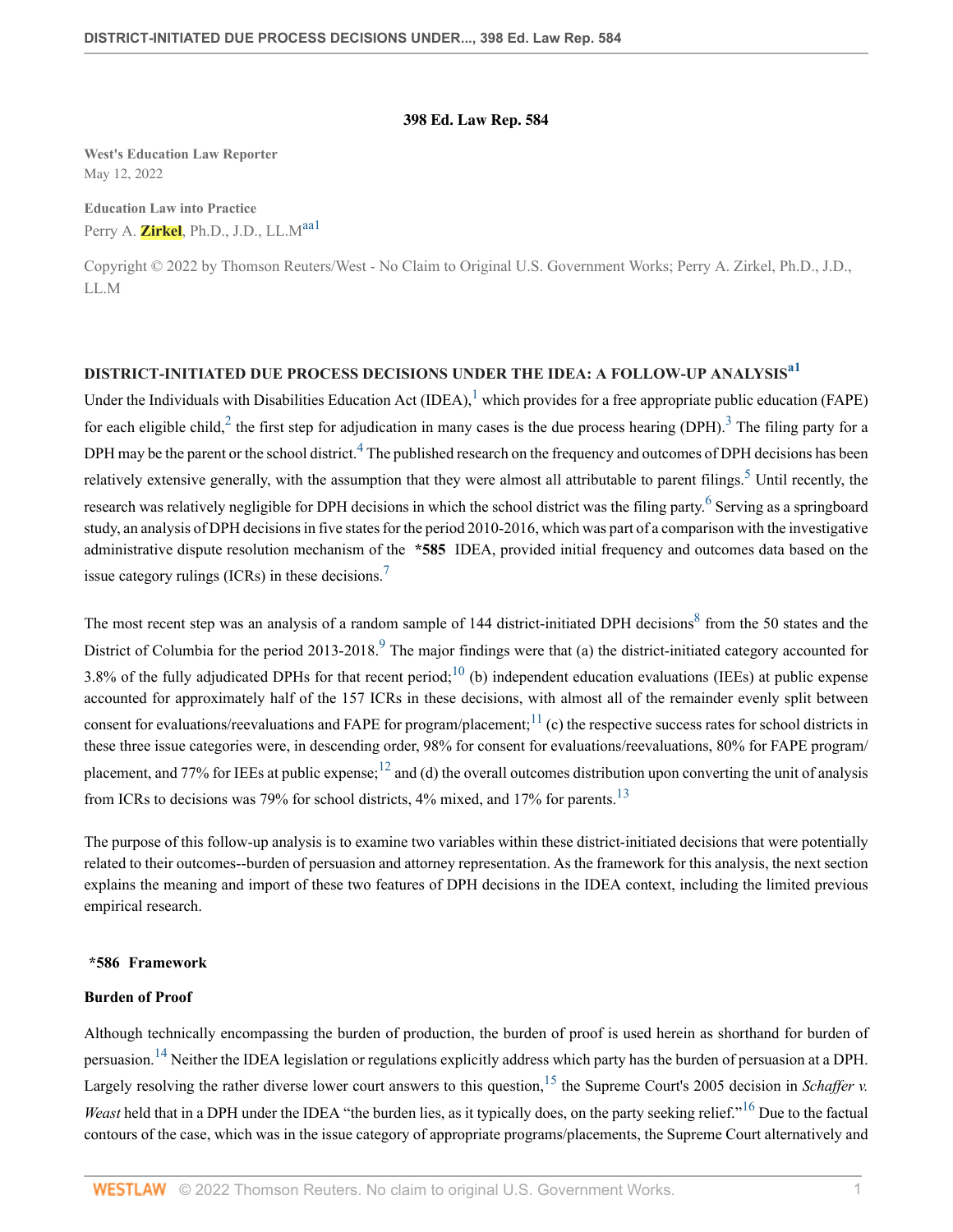<span id="page-1-1"></span><span id="page-1-0"></span>more specifically held that "[t]he burden of proof in an administrative hearing challenging an IEP [i.e., individualized education program] is properly placed upon the party seeking relief."<sup>[17](#page-5-9)</sup> For the same reason, the Court declined to decide whether its interpretation of the IDEA preempts state laws that place the burden of persuasion on school districts.<sup>[18](#page-5-10)</sup>

<span id="page-1-6"></span><span id="page-1-5"></span><span id="page-1-4"></span><span id="page-1-3"></span><span id="page-1-2"></span>The *Schaffer* Court's wording potentially raises questions in the context of district-initiated DPH decisions: (1) Does "the party seeking relief" automatically refer to the filing party?;<sup>[19](#page-5-11)</sup> (2) Does the party "challenging an IEP" include a district that is seeking to validate or obtain approval for an  $IEP^{20}$  $IEP^{20}$  $IEP^{20}$  or, more generally, for issues beyond appropriate program/placement, such as eligibility or IEEs?;  $^{21}$  $^{21}$  $^{21}$  (3) Are the relatively few state laws that place the burden of persuasion, at least in some circumstances, on the district<sup>[22](#page-6-1)</sup> binding in the many **\*587** jurisdictions in which the courts have not addressed the preemption issue?<sup>[23](#page-6-2)</sup> Subject to the analysis of district-initiated DPH decisions herein, the answer to all of these questions would seem to be "yes,"<sup>[24](#page-6-3)</sup> except for the very few jurisdictions that have contrary judicial rulings.<sup>[25](#page-6-4)</sup>

<span id="page-1-10"></span><span id="page-1-9"></span><span id="page-1-8"></span><span id="page-1-7"></span>Based on the unusual circumstances of the case, the *Schaffer* Court included, by way of dicta, another relevant clarification. Pointing out that in this particular case the outcome effect of burden of persuasion only came into play due to the equal balance of the determinative evidence on each side,  $^{26}$  $^{26}$  $^{26}$  the Court provided the reminder that "very few cases will be in evidentiary equipoise." $^{27}$  $^{27}$  $^{27}$  Thus, like the reputed rule in baseball that a tie goes to the runner, the burden of persuasion would only come into play in the truly exceptional case, otherwise being just a matter of preponderant evidence.

<span id="page-1-11"></span>Although the professional literature includes various analyses of *Schaffer* and advocacy for amending the IDEA to address the burden of persuasion,  $28$  the published empirical research on the burden of proof in DPH decisions is relatively scant. For example, an analysis of 192 DPH decisions pre-*Schaffer* and 65 DPH decisions for the post-*Schaffer* period ending in 2013 found that although after *Schaffer* a significantly higher percentage of DPH decisions addressed or applied the burden of persuasion and placed it on the filing party, there was no significant difference in the outcomes distribution of the decisions and none of decisions explicitly identified its effect based on the closeness of the case.<sup>[29](#page-6-8)</sup>

#### <span id="page-1-14"></span><span id="page-1-13"></span><span id="page-1-12"></span>**\*588 Attorney Representation**

<span id="page-1-15"></span>The IDEA provides both parties with the right to legal representation.<sup>[30](#page-6-9)</sup> However, in various jurisdictions specialized attorneys are not available or affordable to parents.<sup>[31](#page-7-0)</sup> Moreover, some parents may opt to proceed pro se in DPHs as a matter of personal choice.<sup>[32](#page-7-1)</sup> Relatively extensive empirical research has consistently shown that in the face of school districts almost universally having attorney representation in DPH decisions, parents with attorney representation have prevailed to a significantly higher extent than those who proceeded pro se.<sup>[33](#page-7-2)</sup> However, none of these analyses have separately examined the role of attorney representation of parents in those DPH decisions in which the district was the filing party.

#### <span id="page-1-16"></span>**Method**

<span id="page-1-20"></span><span id="page-1-19"></span><span id="page-1-18"></span><span id="page-1-17"></span>This follow-up analysis for the burden of persuasion and attorney representation variables was based on the same nationally representative sample of district-initiated DPH decisions as the forerunner examination of frequency and outcomes.<sup>[34](#page-7-3)</sup> For burden of persuasion, the author coded each decision as to whether its contents (a) directly *addressed* which party that had this burden and, if so, the cited authority for this conclusion, and (b) **\*589** regardless of such direct determination, *applied* this burden.<sup>[35](#page-7-4)</sup> For attorney representation, the author coded a "yes" or "no" for whether the school district and, separately, the parent had legal counsel.<sup>[36](#page-7-5)</sup> For those decisions in which the parent was pro se, the coding included an accompanying note if the decision reported that the parent did not appear at the hearing, resulting in an *ex parte* proceeding. Finally, the results were re-weighted for the four high-volume states to be representative of the national database.<sup>[37](#page-7-6)</sup>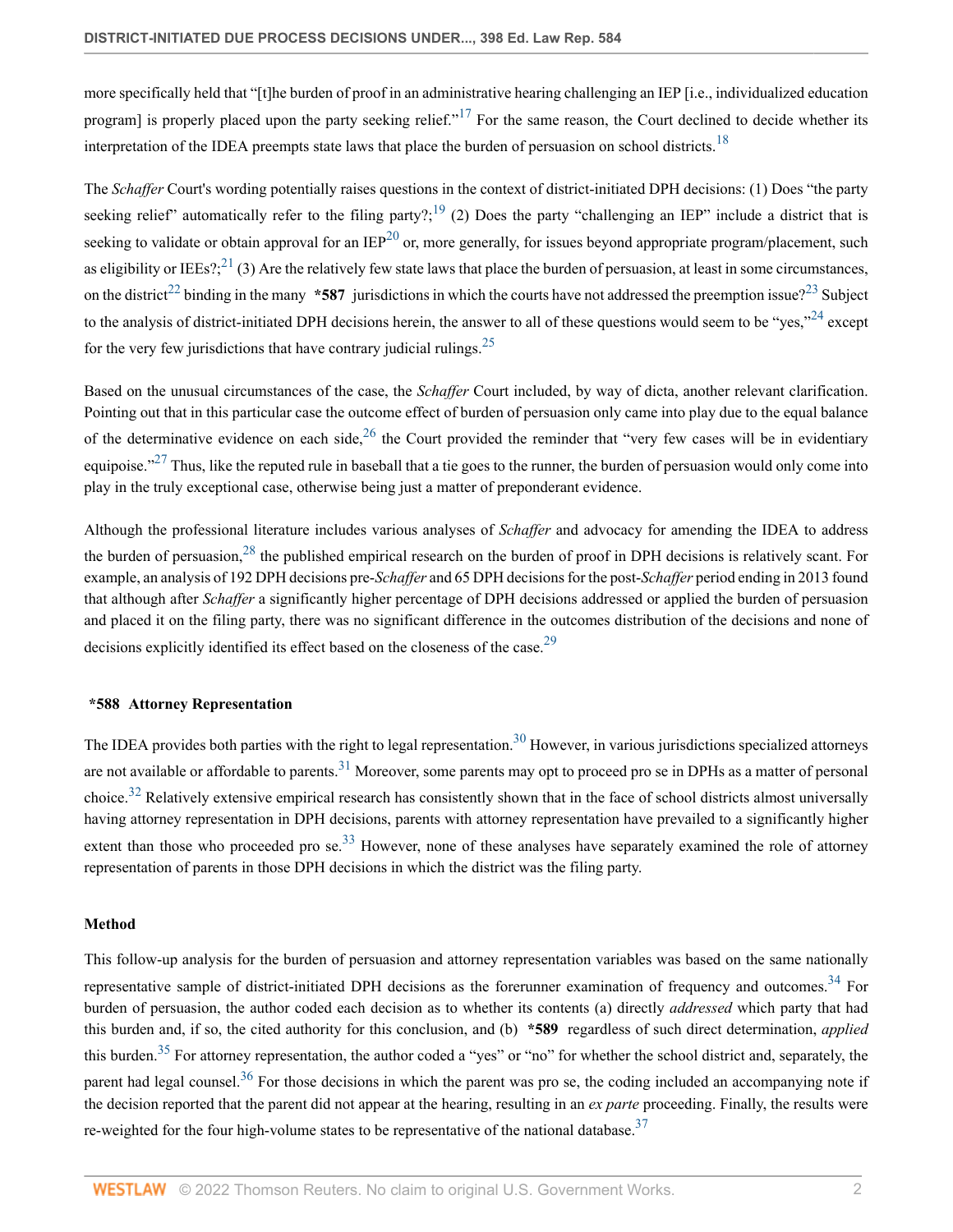# **Results**

<span id="page-2-0"></span>Table 1 provides the distribution of the decisions that (a) directly addressed which party had the burden of proof and/or (b) indirectly did so by applying the burden of proof to an identified party.<sup>[38](#page-7-7)</sup>

|  | Table 1: Extent of Express Treatment of Burden of Persuasion in the Decisions |  |  |  |
|--|-------------------------------------------------------------------------------|--|--|--|
|  |                                                                               |  |  |  |

| <b>NEITHER</b> | <b>ONLY ADDRESSED</b>      | <b>BOTH</b> | <b>ONLY APPLIED</b> |
|----------------|----------------------------|-------------|---------------------|
|                |                            |             |                     |
|                |                            |             |                     |
|                |                            |             |                     |
|                |                            |             |                     |
| 16%            | 42%                        | 39%         | 3%                  |
| 16%            | 81% Addressed 42%) Applied |             |                     |

The first row of percentage entries in Table 1 reveals that most of the decisions specifically addressed the burden of persuasion either alone (42%) or in combination with explicitly applying it (39%), with the remainder not mentioning this matter either directly or indirectly (16%). The bottom row, which conflates the overlapping "both" category, shows that approximately 80% of the district-initiated decisions address the burden of persuasion and approximately 40% apply it, with 16% not mentioning it at all.

Closer examination of the contents of the decisions that addressed the burden of persuasion revealed that (a) these decisions almost uniformly determined that the burden was on the school district; (b) the vast majority cited *Schaffer* as the basis for the determination, without particular distinction among the issue categories; (c) the relatively few state laws that place the burden on school districts were rarely cited regardless of the issue category; (d) the decisions in a handful of states, led by the relatively high-frequency jurisdictions of California and Pennsylvania, largely used boilerplate language for this matter; and (e) none of the decisions explicitly identified the burden of proof as determining the outcome per a tie-breaking effect. The relatively few unusual and largely questionable variations included **\*590** Alabama and Texas IEE decisions that relied on the IEE regulations without any accompanying explanation; a California IEE decision that cited *Schaffer* for a burden-shifting approach; a Connecticut decision that cited its state regulation, which is specific to program/placement, for an IEE burden-ofproof determination; a Massachusetts program/placement decision that interpreted *Schaffer* to place the burden on the parent as the "challenging" party even though the district initiated the hearing process;<sup>[39](#page-7-8)</sup> and an Ohio program/placement decision that relied on a 1995 Third Circuit decision that *Schaffer* effectively reversed. Additionally, the aforementioned Pennsylvania boilerplate formulation explicitly acknowledged *Schaffer'*s limitation to cases in equipoise, with a few of these decisions going a step further to disclaim any outcome effect. Finally, moving from identification to application, a Massachusetts decision similarly referenced this limitation, pointing out that although the case was "closely contested," the evidence was not "closely balanced."[40](#page-8-0)

<span id="page-2-3"></span><span id="page-2-2"></span><span id="page-2-1"></span>Table 2 reports the percentage of the ICRs that were in favor of parents for those who had attorneys and those who were pro se for each of the issue categories and the total sample.<sup>[41](#page-8-1)</sup>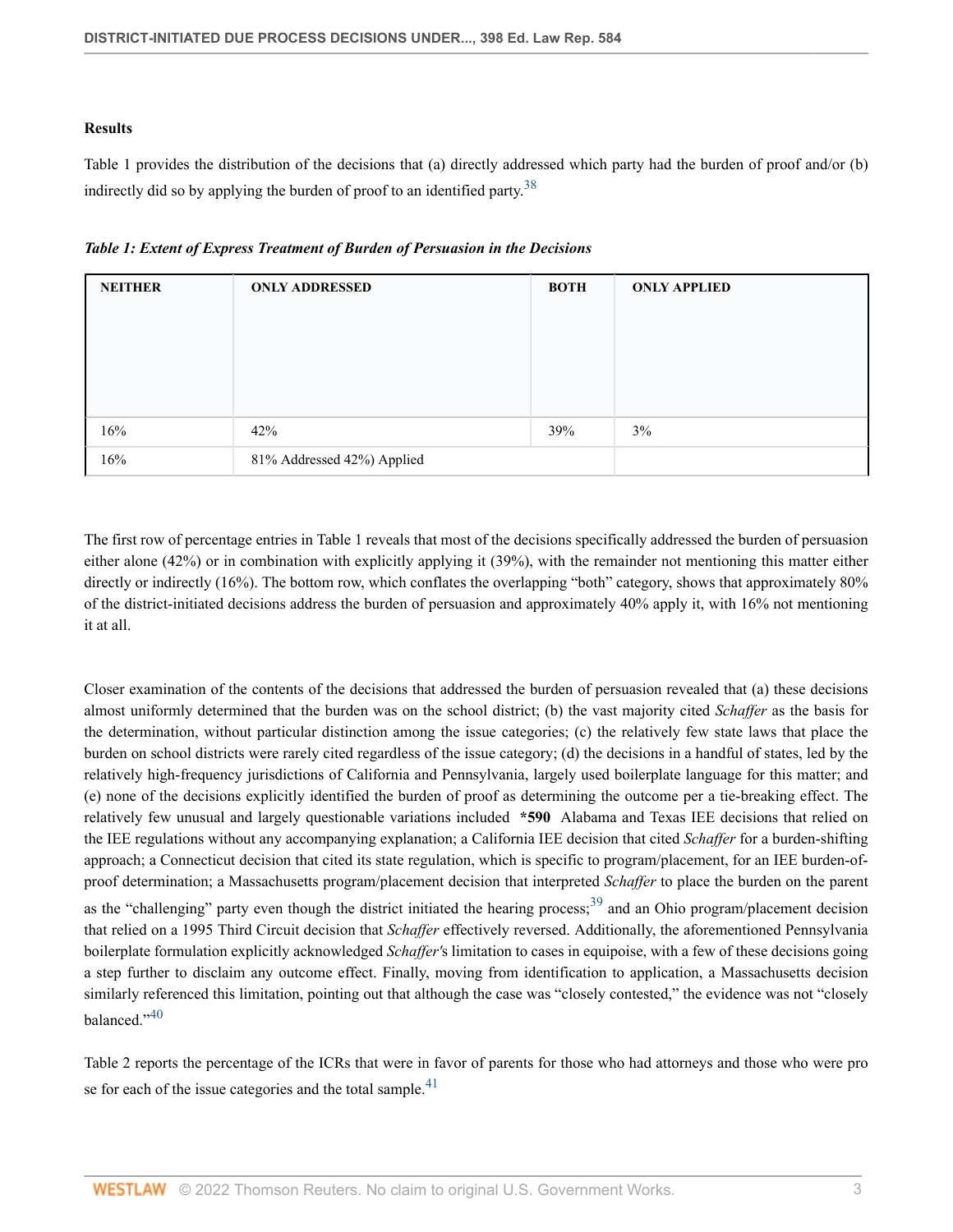|              | <b>ATTORNEY-REPRESENTED</b> | <b>PRO SE<sup>43</sup></b> |
|--------------|-----------------------------|----------------------------|
| <b>IEEs</b>  | 61%                         | 10%                        |
| Consent      | $0\%$                       | 2%                         |
| <b>FAPE</b>  | 49%                         | 10%                        |
| (Misc.)      | (50%)                       | $(100\%)$                  |
| <b>TOTAL</b> | 53%                         | 9%                         |

# <span id="page-3-0"></span>*Table 2: Success Rate of Parents With and Without Attorney Representation***[42](#page-8-2)**

[The preceeding image contains the references for footnotes  $42$  and  $43$ ].

<span id="page-3-2"></span><span id="page-3-1"></span>\*591 Table 2 reveals that, with limited exceptions,<sup>[44](#page-8-3)</sup> the parents with attorney representation were distinctly more successful than those who proceeded pro se. Part of this overall difference may be attributable to the compounding disadvantage of failing to appear in some of the pro se hearings, which was particularly frequent for the consent and FAPE issue categories.<sup>[45](#page-8-4)</sup>

### **Discussion**

<span id="page-3-6"></span><span id="page-3-5"></span><span id="page-3-4"></span><span id="page-3-3"></span>The results for the burden of proof in this follow-up analysis of district-initiated DPH decisions reveal a general consensus not only that the burden is on the school district but also that its outcome-determinative effect is, at least expressly in the decisions, negligible. The consensus is largely based on the broader holding and default rationale of *Schaffer*, [46](#page-8-5) and the outcome-determinative effect is based on its equipoise clarification.<sup>[47](#page-8-6)</sup> These overall findings largely align with the scant previous research, which was limited to a less representative and older sampling of DPH decisions that were largely parent-initiated.<sup>[48](#page-8-7)</sup> Moreover, the results, with limited exceptions,<sup>[49](#page-8-8)</sup> confirmed a "yes" answer to the residual questions from *Schaffer*, albeit via generally cursory analyses.<sup>[50](#page-8-9)</sup> Finally, even though these DPH decisions are unusual to the extent of being district-initiated, the frequent direct or indirect identification of the burden of proof is questionable because it not only is mere surplusage but also may have the inadvertent effect of tipping the scales in favor of the other party rather than simply focusing on preponderance of the evidence.

<span id="page-3-12"></span><span id="page-3-11"></span><span id="page-3-10"></span><span id="page-3-9"></span><span id="page-3-8"></span><span id="page-3-7"></span>The results for attorney representation square with the extensive previous research.<sup>[51](#page-8-10)</sup> This similarly dramatic difference disfavoring pro se parents is surprising to the extent that the variability is limited for district-initiated decisions, which tend to have outcome odds that are 4:1 in favor of districts.<sup>[52](#page-8-11)</sup> The very low success rates for pro se parents are compounded by the notable proportion of these DPH decisions in which the parents fail to participate in the hearing.<sup>[53](#page-9-0)</sup> On the other hand, the particular advantages that districts have in these cases<sup>[54](#page-9-1)</sup> apply to both attorney-represented and pro se parent cases, thus not explaining the outcomes differential. An intervening but hidden factor is the screening effect of the settlements, withdrawals, and 19-to-1 ratio.<sup>[55](#page-9-2)</sup> Overall, the significant disparity underlines the lack of affordable and available parent-side special education attorneys in many parts of the country.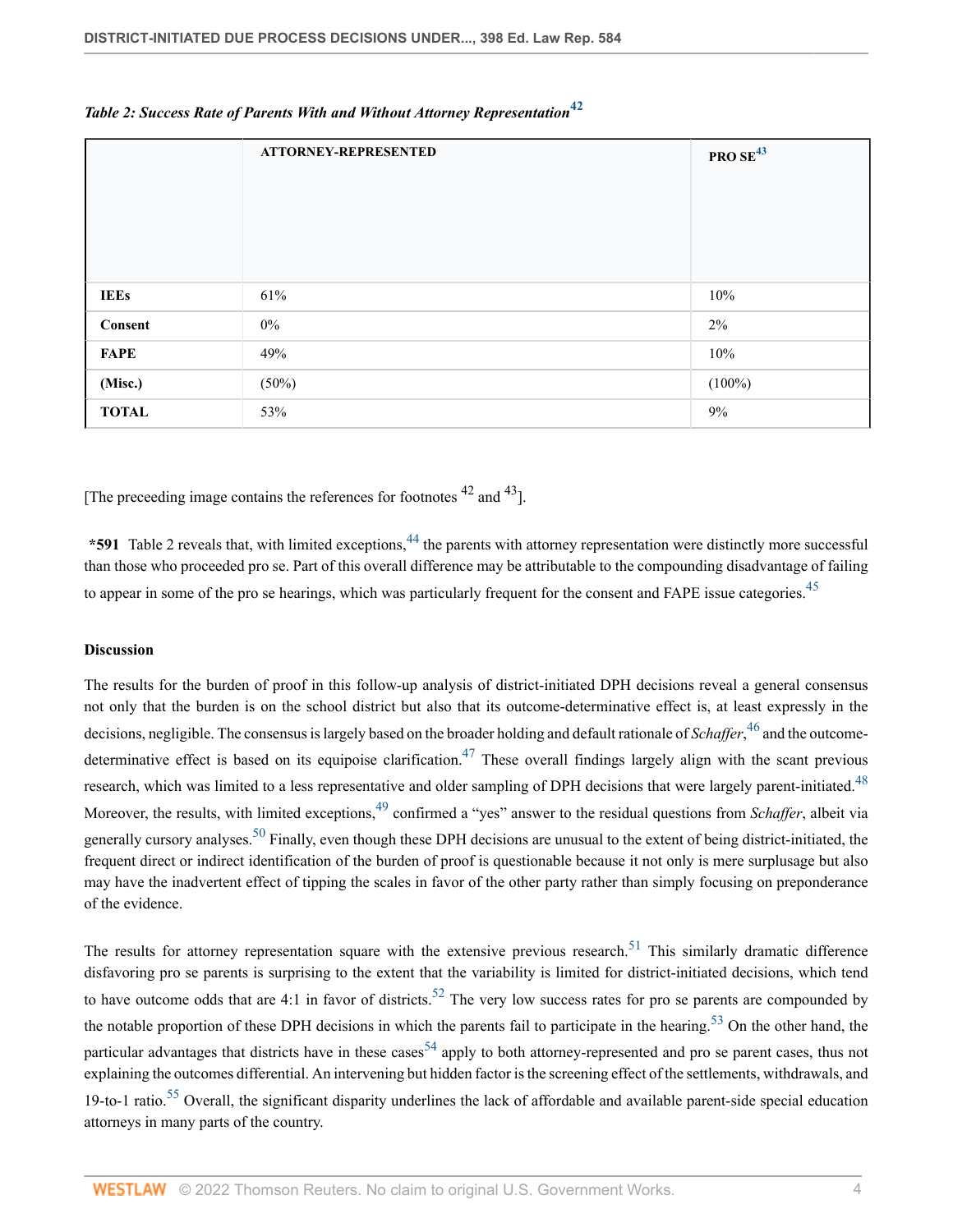**\*592** More research is needed, including qualitative analyses of party perceptions and case dynamics and both quantitative and qualitative analyses of lay advocates. Nevertheless, these findings should help inform policymakers as well as practitioners in their activities to refine the provisions of the IDEA and corollary state laws for just and efficient dispute resolution for students with disabilities.

### Footnotes

- <span id="page-4-1"></span>[a1](#page-0-0) *Education Law Into Practice* is a special section of the Education Law Reporter sponsored by the Education Law Association. The views expressed are those of the author and do not necessarily reflect the views of the publisher or the Education Law Association. Cite as [398 Educ. L. Rep. 584 \(May 12, 2022\).](http://www.westlaw.com/Link/Document/FullText?findType=Y&pubNum=0000960&cite=398EDLAW584&originatingDoc=I8fa0a404d27c11ec9f24ec7b211d8087&refType=RP&originationContext=document&vr=3.0&rs=cblt1.0&transitionType=DocumentItem&contextData=(sc.Search))
- <span id="page-4-0"></span>aa<sup>1</sup> Perry A. Zirkel is university professor emeritus of education law at Lehigh University. He is a Past President of the Education Law Association.
- <span id="page-4-2"></span>[1](#page-0-2) [20 U.S.C. §§ 1401](http://www.westlaw.com/Link/Document/FullText?findType=L&pubNum=1000546&cite=20USCAS1401&originatingDoc=I8fa0a404d27c11ec9f24ec7b211d8087&refType=LQ&originationContext=document&vr=3.0&rs=cblt1.0&transitionType=DocumentItem&contextData=(sc.Search)) *et seq.* (2018).
- <span id="page-4-3"></span>[2](#page-0-3) *Id.* §§ 1402(9), 1412(a)(1).
- <span id="page-4-4"></span><sup>[3](#page-0-4)</sup> The reason is the exhaustion doctrine. For cases overly brought under the IDEA, the application is a matter of judicial policy and precent. For claims on behalf of IDEA-eligible students under alternative bases, such as Section 504, the application of this doctrine is based on the IDEA's exhaustion provision ([20 U.S.C. § 1415\(f\)\)](http://www.westlaw.com/Link/Document/FullText?findType=L&pubNum=1000546&cite=20USCAS1415&originatingDoc=I8fa0a404d27c11ec9f24ec7b211d8087&refType=RB&originationContext=document&vr=3.0&rs=cblt1.0&transitionType=DocumentItem&contextData=(sc.Search)#co_pp_ae0d0000c5150). For the most recent interpretation of this provision, see [Fry v.](http://www.westlaw.com/Link/Document/FullText?findType=Y&serNum=2040992792&pubNum=0000960&originatingDoc=I8fa0a404d27c11ec9f24ec7b211d8087&refType=RP&originationContext=document&vr=3.0&rs=cblt1.0&transitionType=DocumentItem&contextData=(sc.Search)) [Napoleon Cmty. Schs., 137 S. Ct. 743, 340 Educ. L. Rep. 19 \(2017\)](http://www.westlaw.com/Link/Document/FullText?findType=Y&serNum=2040992792&pubNum=0000960&originatingDoc=I8fa0a404d27c11ec9f24ec7b211d8087&refType=RP&originationContext=document&vr=3.0&rs=cblt1.0&transitionType=DocumentItem&contextData=(sc.Search)) (requiring exhaustion of such claims if their gravamen is the IDEA's core obligation of providing a free appropriate public education).
- <span id="page-4-5"></span>[4](#page-0-5) [20 U.S.C. § 1415\(f\)\(1\)\(A\)](http://www.westlaw.com/Link/Document/FullText?findType=L&pubNum=1000546&cite=20USCAS1415&originatingDoc=I8fa0a404d27c11ec9f24ec7b211d8087&refType=RB&originationContext=document&vr=3.0&rs=cblt1.0&transitionType=DocumentItem&contextData=(sc.Search)#co_pp_85d10000e5e07). "School district" is used herein as the most common form of the specific statutory term in this context, which is "local education agency." *Id.* [§ 1401\(19\)](http://www.westlaw.com/Link/Document/FullText?findType=L&pubNum=1000546&cite=20USCAS1401&originatingDoc=I8fa0a404d27c11ec9f24ec7b211d8087&refType=RB&originationContext=document&vr=3.0&rs=cblt1.0&transitionType=DocumentItem&contextData=(sc.Search)#co_pp_828f000092994).
- <span id="page-4-6"></span>[5](#page-0-6) *E.g.*, Perry A. Zirkel & Cathy Skidmore, *[National Trends in the Frequency and Outcomes of Hearing and Review Officer Decisions](http://www.westlaw.com/Link/Document/FullText?findType=Y&serNum=0415410940&pubNum=0001494&originatingDoc=I8fa0a404d27c11ec9f24ec7b211d8087&refType=LR&fi=co_pp_sp_1494_529&originationContext=document&vr=3.0&rs=cblt1.0&transitionType=DocumentItem&contextData=(sc.Search)#co_pp_sp_1494_529) under the IDEA: An Empirical Analysis*[, 29 Ohio St. J. on Disp. Resol. 525, 529-40 \(2014\)](http://www.westlaw.com/Link/Document/FullText?findType=Y&serNum=0415410940&pubNum=0001494&originatingDoc=I8fa0a404d27c11ec9f24ec7b211d8087&refType=LR&fi=co_pp_sp_1494_529&originationContext=document&vr=3.0&rs=cblt1.0&transitionType=DocumentItem&contextData=(sc.Search)#co_pp_sp_1494_529) (canvassing previous frequency and outcomes analyses in addition to presenting the results of its own national analysis).
- <span id="page-4-7"></span>[6](#page-0-7) Lisa Lukasik, *[Special-Education Litigation: An Empirical Analysis of North Carolina's First Tier,](http://www.westlaw.com/Link/Document/FullText?findType=Y&serNum=0441919608&pubNum=0001280&originatingDoc=I8fa0a404d27c11ec9f24ec7b211d8087&refType=LR&fi=co_pp_sp_1280_766&originationContext=document&vr=3.0&rs=cblt1.0&transitionType=DocumentItem&contextData=(sc.Search)#co_pp_sp_1280_766)* 118 W. Va. L. Rev. 735, 766 (2016) (finding that 3% of the DPH decisions in North Carolina for the period 2000-2012 were district-initiated, without addressing their issues and outcomes); Tracy Gershwin Mueller & Francisco Carranza, *An Examination of Special Education Due Process Hearings*, 22 J. Disability Pol'y Stud. 131, 137 (2011) (finding that 14% of the DPH decisions from forty-one states were district-initiated, although not identifying the specific time period of the decisions; not including the high-volume jurisdictions of New York, New Jersey, and the District of Columbia; and not specifically addressing the issues and outcomes in these cases); Michael B. Shuran & M.D. Roblyer, *Legal Challenge Characteristics of Special Education Litigation in Tennessee*, 96 NASSP Bull. 44, 57 (2012) (finding that 12% of the DPH decisions in Tennessee were district-initiated, although not identifying the time period, issues, or outcomes of these cases).
- <span id="page-4-8"></span>[7](#page-0-8) Perry A. Zirkel, *[The Two Dispute Decisional Processes under the Individuals with Disabilities Education Act: An Empirical](http://www.westlaw.com/Link/Document/FullText?findType=Y&serNum=0463715997&pubNum=0176258&originatingDoc=I8fa0a404d27c11ec9f24ec7b211d8087&refType=LR&fi=co_pp_sp_176258_178&originationContext=document&vr=3.0&rs=cblt1.0&transitionType=DocumentItem&contextData=(sc.Search)#co_pp_sp_176258_178) Comparison*[, 16 Conn. Pub. Int. L.J. 169, 178 n.65 \(2017\)](http://www.westlaw.com/Link/Document/FullText?findType=Y&serNum=0463715997&pubNum=0176258&originatingDoc=I8fa0a404d27c11ec9f24ec7b211d8087&refType=LR&fi=co_pp_sp_176258_178&originationContext=document&vr=3.0&rs=cblt1.0&transitionType=DocumentItem&contextData=(sc.Search)#co_pp_sp_176258_178) (finding that 14% of a representative sample of 250 DPH decisions for five selected states during the period 2010-2016 were district-initiated via either filing  $(n=32)$  or counterclaim  $(n=3)$ , which amounted to thirty-eight (8%) of the 486 issue category rulings). The outcomes distribution of these district-initiated ICRs was 8% for parents and 92% for districts. *Id.* [at 179 n.69.](http://www.westlaw.com/Link/Document/FullText?findType=Y&serNum=0463715997&pubNum=0176258&originatingDoc=I8fa0a404d27c11ec9f24ec7b211d8087&refType=LR&fi=co_pp_sp_176258_179&originationContext=document&vr=3.0&rs=cblt1.0&transitionType=DocumentItem&contextData=(sc.Search)#co_pp_sp_176258_179) Moreover, the most frequent issues addressed by these thirty-eight rulings were independent educational evaluations at public expense--45%; consent for evaluation--32%, and program/placement authorization or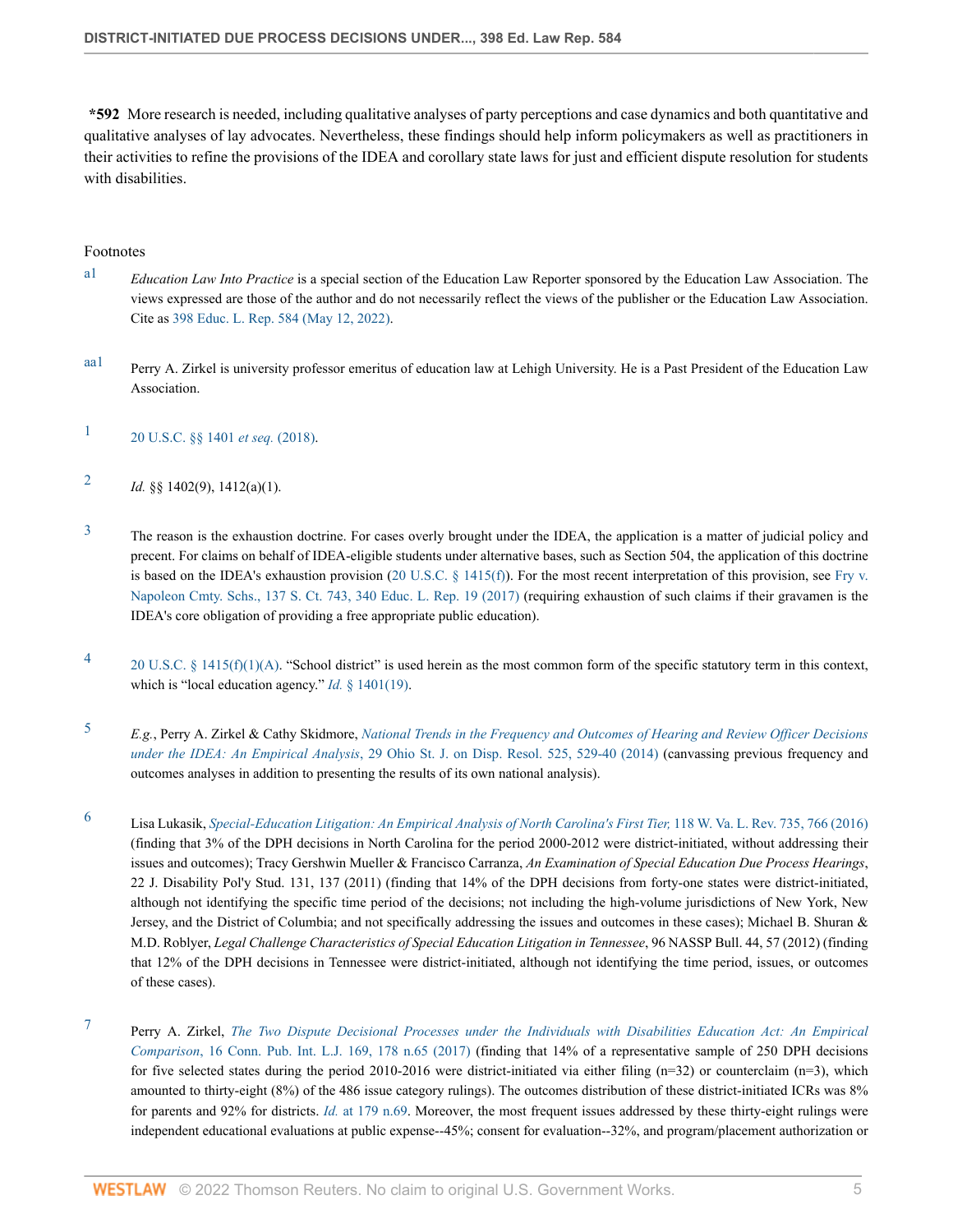validation--18%. *Id.* [at 181 n.73.](http://www.westlaw.com/Link/Document/FullText?findType=Y&serNum=0463715997&pubNum=0176258&originatingDoc=I8fa0a404d27c11ec9f24ec7b211d8087&refType=LR&fi=co_pp_sp_176258_181&originationContext=document&vr=3.0&rs=cblt1.0&transitionType=DocumentItem&contextData=(sc.Search)#co_pp_sp_176258_181) Finally, based on the binary outcomes scale that is compatible with the more precise nature of ICRs as the unit of analysis, the parents' success rate for each of these three categories was: 12% for independent educational evaluations, 0% for consent, and 0% for program/placement. *Id.* [at 183 n.79.](http://www.westlaw.com/Link/Document/FullText?findType=Y&serNum=0463715997&pubNum=0176258&originatingDoc=I8fa0a404d27c11ec9f24ec7b211d8087&refType=LR&fi=co_pp_sp_176258_183&originationContext=document&vr=3.0&rs=cblt1.0&transitionType=DocumentItem&contextData=(sc.Search)#co_pp_sp_176258_183)

- <span id="page-5-0"></span>[8](#page-0-9) "Initiated" in this context is synonymous with what is often referred to as those DPHs in which the school district was the "filing" party.
- <span id="page-5-1"></span>[9](#page-0-10) Perry A. Zirkel & Diane M. Holben, *[District-Initiated Due Process Decisions under the IDEA](http://www.westlaw.com/Link/Document/FullText?findType=Y&pubNum=0000960&cite=398EDLAW8&originatingDoc=I8fa0a404d27c11ec9f24ec7b211d8087&refType=RP&originationContext=document&vr=3.0&rs=cblt1.0&transitionType=DocumentItem&contextData=(sc.Search))*: *Frequency and Outcomes*, 398 Educ. L. [Rep. 8 \(2022\)](http://www.westlaw.com/Link/Document/FullText?findType=Y&pubNum=0000960&cite=398EDLAW8&originatingDoc=I8fa0a404d27c11ec9f24ec7b211d8087&refType=RP&originationContext=document&vr=3.0&rs=cblt1.0&transitionType=DocumentItem&contextData=(sc.Search)). Among the 144 decisions, thirteen had two ICRs, thus accounting for a total of 157 rulings across the issue categories. *Id.* at 12. Moreover, the results were re-weighted for representativeness based on the following multipliers for the random sampling of the four jurisdictions with the highest volume of fully adjudicated decisions: New York--17.8, District of Columbia--3.5, California-- 2.5, and Pennsylvania-- 2.4. *Id.* at 10 n.18. For the original compilation of this most complete national database, see Diane M. Holben & Perry A. Zirkel, *[Due Process Hearings under the Individuals with Disabilities Education Act: Justice Delayed](http://www.westlaw.com/Link/Document/FullText?findType=Y&serNum=0517532859&pubNum=0100040&originatingDoc=I8fa0a404d27c11ec9f24ec7b211d8087&refType=LR&fi=co_pp_sp_100040_848&originationContext=document&vr=3.0&rs=cblt1.0&transitionType=DocumentItem&contextData=(sc.Search)#co_pp_sp_100040_848)* ..., 73 Admin. L. [Rev. 833, 848-53 \(2021\)](http://www.westlaw.com/Link/Document/FullText?findType=Y&serNum=0517532859&pubNum=0100040&originatingDoc=I8fa0a404d27c11ec9f24ec7b211d8087&refType=LR&fi=co_pp_sp_100040_848&originationContext=document&vr=3.0&rs=cblt1.0&transitionType=DocumentItem&contextData=(sc.Search)#co_pp_sp_100040_848).
- <span id="page-5-2"></span><sup>[10](#page-0-11)</sup> Zirkel & Holben, *supra* note 9 at 10. In addition, because both parties filed in 1.4% of the decisions, usually as a result of consolidation of separate filings, the parent-initiated category accounted for 94.8% of the decisions. *Id.*
- <span id="page-5-3"></span>[11](#page-0-12) Additionally, the Miscellaneous category accounted for a relatively negligible number of ICRs, which mostly concerned continued eligibility upon the district's exiting determination. *Id.*
- <span id="page-5-4"></span>[12](#page-0-13) *Id.* A two-category outcomes scale--in favor of parents and in favor of school district--applied to ICRs as the unit of analysis.
- <span id="page-5-5"></span>[13](#page-0-14) *Id.* For this three-category outcomes scale applicable to the larger unit of analysis, "mixed" represents those decisions that had one ICR in favor of the parents and another ICR in favor of the district. *Id.*
- <span id="page-5-6"></span>[14](#page-0-15) *See, e.g.*, Thomas A. Mayes, Perry A. Zirkel, & Dixie S. Huefner, *[Allocating the Burden of Proof in Administrative and Judicial](http://www.westlaw.com/Link/Document/FullText?findType=Y&serNum=0307842236&pubNum=0001280&originatingDoc=I8fa0a404d27c11ec9f24ec7b211d8087&refType=LR&fi=co_pp_sp_1280_33&originationContext=document&vr=3.0&rs=cblt1.0&transitionType=DocumentItem&contextData=(sc.Search)#co_pp_sp_1280_33) [Proceedings under the Individuals with Disabilities Education Act](http://www.westlaw.com/Link/Document/FullText?findType=Y&serNum=0307842236&pubNum=0001280&originatingDoc=I8fa0a404d27c11ec9f24ec7b211d8087&refType=LR&fi=co_pp_sp_1280_33&originationContext=document&vr=3.0&rs=cblt1.0&transitionType=DocumentItem&contextData=(sc.Search)#co_pp_sp_1280_33)*, 108 W. Va. L. Rev. 27, 33-34 (2005). For the separable issue of quantum, or standard, of proof, see *id.* [at 35](http://www.westlaw.com/Link/Document/FullText?findType=Y&serNum=0307842236&pubNum=0001280&originatingDoc=I8fa0a404d27c11ec9f24ec7b211d8087&refType=LR&fi=co_pp_sp_1280_35&originationContext=document&vr=3.0&rs=cblt1.0&transitionType=DocumentItem&contextData=(sc.Search)#co_pp_sp_1280_35).
- <span id="page-5-7"></span>[15](#page-0-16) *Id.* [at 46-72.](http://www.westlaw.com/Link/Document/FullText?findType=Y&serNum=0307842236&pubNum=0001280&originatingDoc=I8fa0a404d27c11ec9f24ec7b211d8087&refType=LR&fi=co_pp_sp_1280_46&originationContext=document&vr=3.0&rs=cblt1.0&transitionType=DocumentItem&contextData=(sc.Search)#co_pp_sp_1280_46)
- <span id="page-5-8"></span>[16](#page-0-17) [546 U.S. 49, 51, 58 \(2005\)](http://www.westlaw.com/Link/Document/FullText?findType=Y&serNum=2007684234&pubNum=0000780&originatingDoc=I8fa0a404d27c11ec9f24ec7b211d8087&refType=RP&fi=co_pp_sp_780_51&originationContext=document&vr=3.0&rs=cblt1.0&transitionType=DocumentItem&contextData=(sc.Search)#co_pp_sp_780_51). The Court explained its reference to the "usual" application as the so-called "default rule" that in most areas of civil litigation "plaintiffs bear the burden of persuasion regarding the essential aspects of their claims." *Id.* [at 57](http://www.westlaw.com/Link/Document/FullText?findType=Y&serNum=2007684234&pubNum=0000780&originatingDoc=I8fa0a404d27c11ec9f24ec7b211d8087&refType=RP&fi=co_pp_sp_780_57&originationContext=document&vr=3.0&rs=cblt1.0&transitionType=DocumentItem&contextData=(sc.Search)#co_pp_sp_780_57).
- <span id="page-5-9"></span>[17](#page-1-0) *Id.* [at 62:](http://www.westlaw.com/Link/Document/FullText?findType=Y&serNum=2007684234&pubNum=0000780&originatingDoc=I8fa0a404d27c11ec9f24ec7b211d8087&refType=RP&fi=co_pp_sp_780_62&originationContext=document&vr=3.0&rs=cblt1.0&transitionType=DocumentItem&contextData=(sc.Search)#co_pp_sp_780_62)

We hold no more than we must to resolve the case at hand: The burden of proof in an administrative hearing challenging an IEP is properly placed upon the party seeking relief. In this case, that party is [the student], as represented by his parents. But the rule applies with equal effect to school districts: If they seek to challenge an IEP, they will in turn bear the burden of persuasion.

- <span id="page-5-10"></span>[18](#page-1-1) *Id.* at 61-62 ("Because no such law or regulation exists in Maryland, we need not decide this issue today.").
- <span id="page-5-11"></span><sup>[19](#page-1-2)</sup> In a limited minority of cases, the school district may take the offensive to avoid tuition reimbursement, compensatory education, or other costly remedies, thus seeking only indirect relief via a declaratory judgment.
- <span id="page-5-12"></span>[20](#page-1-3) *E.g.*, [D.B. v. Esposito, 675 F.3d 26, 35 n.3, 278 Educ. L. Rep. 716 \(1st Cir. 2012\)](http://www.westlaw.com/Link/Document/FullText?findType=Y&serNum=2027368932&pubNum=0000960&originatingDoc=I8fa0a404d27c11ec9f24ec7b211d8087&refType=RP&originationContext=document&vr=3.0&rs=cblt1.0&transitionType=DocumentItem&contextData=(sc.Search)) ("We understand [*Schaffer*] to mean that a school system does not incur the burden of proof merely by preemptively seeking an administrative determination that a proposed IEP would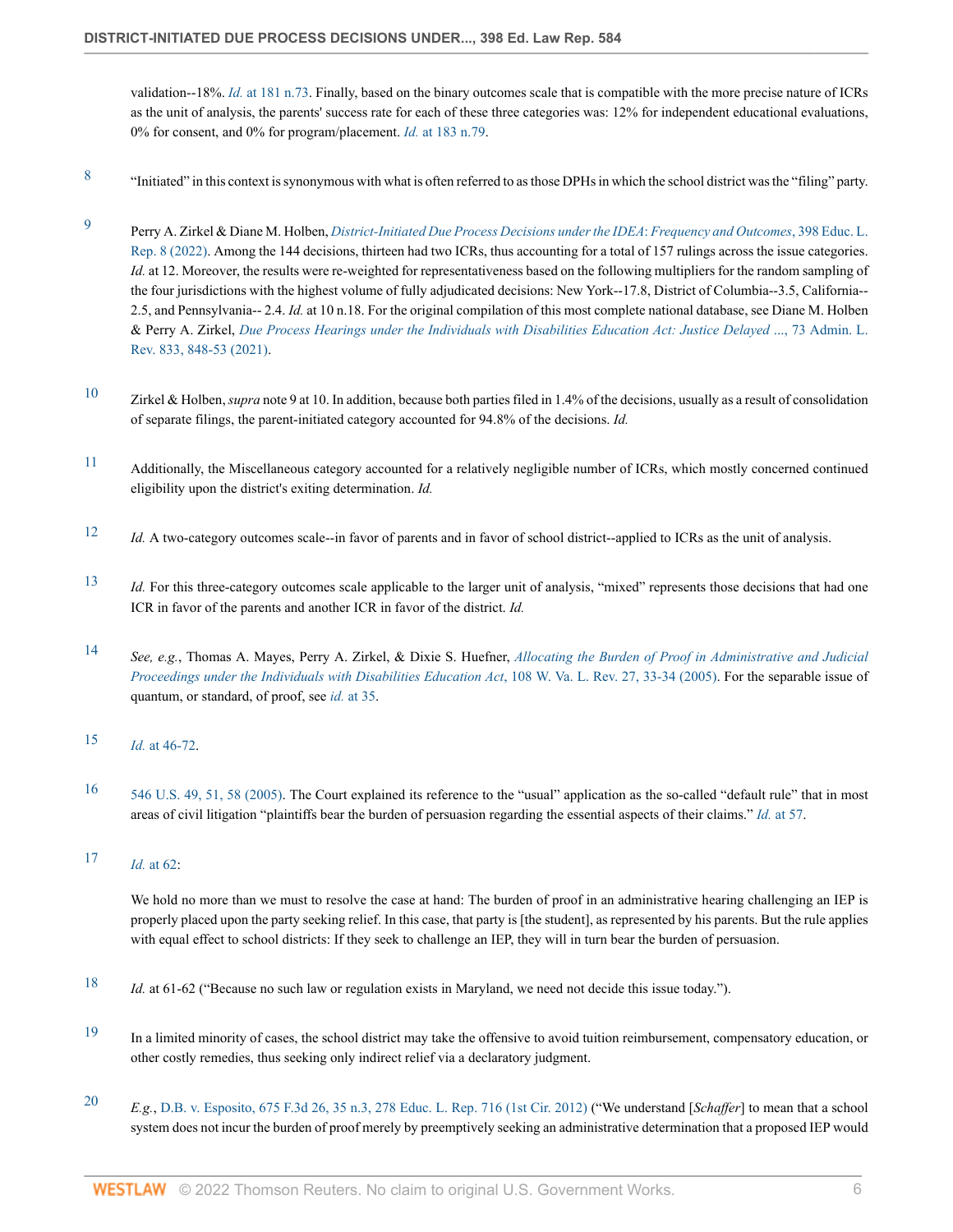comply with the IDEA ... [thereby] defending the adequacy of the IEP, not challenging it .... However, if a school system challenges an existing IEP as over-accommodating, the burden presumably lies with the school system").

- <span id="page-6-0"></span> $21$  For IEEs at public expense, the applicable regulations would seem to suggest placing the burden on the district upon its filing independent of or reinforcing *Schaffer*. [34 C.F.R. § 300.502\(b\)\(2\) \(2018\)](http://www.westlaw.com/Link/Document/FullText?findType=L&pubNum=1000547&cite=34CFRS300.502&originatingDoc=I8fa0a404d27c11ec9f24ec7b211d8087&refType=RB&originationContext=document&vr=3.0&rs=cblt1.0&transitionType=DocumentItem&contextData=(sc.Search)#co_pp_c0ae00006c482) (specifying that if refusing provision of an IEE at public expense, the district must file for a DPH "to *show* that its evaluation is appropriate" or *"demonstrate*[] ... that the evaluation obtained by the parent did not meet agency criteria" (emphasis added)).
- <span id="page-6-1"></span><sup>[22](#page-1-5)</sup> The states that currently fit in this limited category are (1) Delaware, Nevada, New Jersey, and New York for all IDEA DPHs; (2) Connecticut and, most recently, New Hampshire for program and placement; and (3) Georgia in unusual circumstances subject to hearing officer discretion. *E.g.*, Perry A. Zirkel, *State Laws for Due Process Hearings under the Individuals with Disabilities Education Act*, 38 J. Nat'l Ass'n Admin. L. Judiciary 1, 21 n.93 (2018).
- <span id="page-6-2"></span>[23](#page-1-6) For the rare and perhaps only applicable exception, see [M.M. v. Special Sch. Dist. No. 1, 512 F.3d 455, 458-59, 228 Educ. L. Rep.](http://www.westlaw.com/Link/Document/FullText?findType=Y&serNum=2014605651&pubNum=0000960&originatingDoc=I8fa0a404d27c11ec9f24ec7b211d8087&refType=RP&originationContext=document&vr=3.0&rs=cblt1.0&transitionType=DocumentItem&contextData=(sc.Search)) [684 \(8th Cir. 2008\)](http://www.westlaw.com/Link/Document/FullText?findType=Y&serNum=2014605651&pubNum=0000960&originatingDoc=I8fa0a404d27c11ec9f24ec7b211d8087&refType=RP&originationContext=document&vr=3.0&rs=cblt1.0&transitionType=DocumentItem&contextData=(sc.Search)) (ruling that *Schaffer* preempts the former Minnesota legislation, which placed the burden of proof on the district). For an analysis on the interaction of *Schaffer* and post-*Schaffer* state laws, see Perry A. Zirkel, *[Who Has the Burden of Persuasion](http://www.westlaw.com/Link/Document/FullText?findType=Y&serNum=0397734212&pubNum=0176258&originatingDoc=I8fa0a404d27c11ec9f24ec7b211d8087&refType=LR&originationContext=document&vr=3.0&rs=cblt1.0&transitionType=DocumentItem&contextData=(sc.Search)) [in Impartial Hearings under the Individuals with Disabilities Education Act](http://www.westlaw.com/Link/Document/FullText?findType=Y&serNum=0397734212&pubNum=0176258&originatingDoc=I8fa0a404d27c11ec9f24ec7b211d8087&refType=LR&originationContext=document&vr=3.0&rs=cblt1.0&transitionType=DocumentItem&contextData=(sc.Search))*, 13 Conn. Pub. Int. L.J. 1 (2013).
- <span id="page-6-3"></span>[24](#page-1-7) The respective reasons are (1) the "default rule" basis of the basis of the holding (*supra* note 16); (2) the breadth of the repeated initial statement of the holding (*supra* note 17 accompanying text); and (3) the limited, brief ruling in the Eighth Circuit (*supra* note 23) and the acquiescence or reliance in all of the other jurisdictions (e.g., [Anello v. Indian River Sch. Dist., 355 F. App'x 594, 598, 255](http://www.westlaw.com/Link/Document/FullText?findType=Y&serNum=2020710606&pubNum=0000960&originatingDoc=I8fa0a404d27c11ec9f24ec7b211d8087&refType=RP&originationContext=document&vr=3.0&rs=cblt1.0&transitionType=DocumentItem&contextData=(sc.Search)) [Educ. L. Rep. 60 \(3d Cir. 2009\)](http://www.westlaw.com/Link/Document/FullText?findType=Y&serNum=2020710606&pubNum=0000960&originatingDoc=I8fa0a404d27c11ec9f24ec7b211d8087&refType=RP&originationContext=document&vr=3.0&rs=cblt1.0&transitionType=DocumentItem&contextData=(sc.Search)) (citing the Delaware law); [Escambia Cnty. Bd. of Educ. v. Benton, 406 F. Supp. 2d 1248, 1264-65](http://www.westlaw.com/Link/Document/FullText?findType=Y&serNum=2007987839&pubNum=0004637&originatingDoc=I8fa0a404d27c11ec9f24ec7b211d8087&refType=RP&fi=co_pp_sp_4637_1264&originationContext=document&vr=3.0&rs=cblt1.0&transitionType=DocumentItem&contextData=(sc.Search)#co_pp_sp_4637_1264) [\(N.D. Ala. 2005\)](http://www.westlaw.com/Link/Document/FullText?findType=Y&serNum=2007987839&pubNum=0004637&originatingDoc=I8fa0a404d27c11ec9f24ec7b211d8087&refType=RP&fi=co_pp_sp_4637_1264&originationContext=document&vr=3.0&rs=cblt1.0&transitionType=DocumentItem&contextData=(sc.Search)#co_pp_sp_4637_1264) (relying on the former Alabama regulation)).
- <span id="page-6-4"></span>[25](#page-1-8) For the first part of question 2, *see supra* note 20. For the second part of question 2, see M.B. v. S. Orange/Maplewood Bd. of Educ., 55 IDELR ¶ 18 (D.N.J. Aug. 3, 2010) (for exiting the student from eligibility); Anello v. Indian River Sch. Dist., 52 IDELR ¶ 11 (D. Del. 2009), *aff'd on other grounds,* [355 F. App'x 594, 255 Educ. L. Rep. 60 \(3d Cir. 2009\)](http://www.westlaw.com/Link/Document/FullText?findType=Y&serNum=2020710606&pubNum=0000960&originatingDoc=I8fa0a404d27c11ec9f24ec7b211d8087&refType=RP&originationContext=document&vr=3.0&rs=cblt1.0&transitionType=DocumentItem&contextData=(sc.Search)) (for child find). For question 3, *see supra* note 23.
- <span id="page-6-5"></span>[26](#page-1-9) [Schaffer v. Weast, 546 U.S. at 55.](http://www.westlaw.com/Link/Document/FullText?findType=Y&serNum=2007684234&pubNum=0000780&originatingDoc=I8fa0a404d27c11ec9f24ec7b211d8087&refType=RP&fi=co_pp_sp_780_55&originationContext=document&vr=3.0&rs=cblt1.0&transitionType=DocumentItem&contextData=(sc.Search)#co_pp_sp_780_55)
- <span id="page-6-6"></span>[27](#page-1-10) *Id.* [at 58;](http://www.westlaw.com/Link/Document/FullText?findType=Y&serNum=2007684234&pubNum=0000780&originatingDoc=I8fa0a404d27c11ec9f24ec7b211d8087&refType=RP&fi=co_pp_sp_780_58&originationContext=document&vr=3.0&rs=cblt1.0&transitionType=DocumentItem&contextData=(sc.Search)#co_pp_sp_780_58) *see also id.* [at 69](http://www.westlaw.com/Link/Document/FullText?findType=Y&serNum=2007684234&pubNum=0000780&originatingDoc=I8fa0a404d27c11ec9f24ec7b211d8087&refType=RP&fi=co_pp_sp_780_69&originationContext=document&vr=3.0&rs=cblt1.0&transitionType=DocumentItem&contextData=(sc.Search)#co_pp_sp_780_69) (Breyer, J., dissenting) ("rara avis--a case of perfect evidentiary equipoise").
- <span id="page-6-7"></span>[28](#page-1-11) *E.g.*, Selene A. Almazan, Andrew A. Feinstein, & Denise S. Marshall, *Quality Education for America's Children with Disabilities: The Need to Protect Due Process*, 5 Child & Family L. J. 1, 24 (2017) (recommending placing the burden of persuasion on the school district); Terrye Conroy, Mitchell L. Yell, & Antonis Katsiyannis, *Schaffer v. Weast: The Supreme Court on the Burden of Persuasion When Challenging IEPs*, 29 Remedial & Special Educ. 108 (2008) (summarizing the decision and advocating Congressional reversal); Luke Hertenstein, Note, *[Assigning the Burden of Proof in Due Process Hearings: Schaffer v. Weast and the Need to Amend the](http://www.westlaw.com/Link/Document/FullText?findType=Y&serNum=0327377579&pubNum=0001265&originatingDoc=I8fa0a404d27c11ec9f24ec7b211d8087&refType=LR&originationContext=document&vr=3.0&rs=cblt1.0&transitionType=DocumentItem&contextData=(sc.Search)) [Individuals with Disabilities Education Act](http://www.westlaw.com/Link/Document/FullText?findType=Y&serNum=0327377579&pubNum=0001265&originatingDoc=I8fa0a404d27c11ec9f24ec7b211d8087&refType=LR&originationContext=document&vr=3.0&rs=cblt1.0&transitionType=DocumentItem&contextData=(sc.Search))*, 74 U.M.K.C. L. Rev. 1043 (2006) (advocating Congressional reversal of Schaffer). *But see* Jennifer M. Burns, Note, *[Schaffer v. Weast, Why the Complaining Party Should Bear the Burden of Proof in an Administrative](http://www.westlaw.com/Link/Document/FullText?findType=Y&serNum=0327666232&pubNum=0001150&originatingDoc=I8fa0a404d27c11ec9f24ec7b211d8087&refType=LR&originationContext=document&vr=3.0&rs=cblt1.0&transitionType=DocumentItem&contextData=(sc.Search)) [Hearing to Determine the Validity of an IEP under the IDEA](http://www.westlaw.com/Link/Document/FullText?findType=Y&serNum=0327666232&pubNum=0001150&originatingDoc=I8fa0a404d27c11ec9f24ec7b211d8087&refType=LR&originationContext=document&vr=3.0&rs=cblt1.0&transitionType=DocumentItem&contextData=(sc.Search))*, 29 Hamline L. Rev. 567 (2006) (supporting the approach in Schaffer).
- <span id="page-6-8"></span>[29](#page-1-12) Cathy A. Skidmore & Perry A. Zirkel, *Has the Supreme Court's Schaffer Decision Put a Burden on Hearing Officer Decision-Making under the IDEA?*, 35 J. Nat'l Ass'n of Admin. L. Judiciary 283 (2015). The vast majority (85%) of this sampling consisted of parentfiled DPH decisions. *Id.* at 297.
- <span id="page-6-9"></span> $30$  [20 U.S.C. § 1415\(h\)](http://www.westlaw.com/Link/Document/FullText?findType=L&pubNum=1000546&cite=20USCAS1415&originatingDoc=I8fa0a404d27c11ec9f24ec7b211d8087&refType=RB&originationContext=document&vr=3.0&rs=cblt1.0&transitionType=DocumentItem&contextData=(sc.Search)#co_pp_f383000077b35) ("the right to be accompanied and advised by counsel and by individuals with special knowledge or training with respect to the problems of children with disabilities"). The other referenced "individuals" refers to lay advocates, who may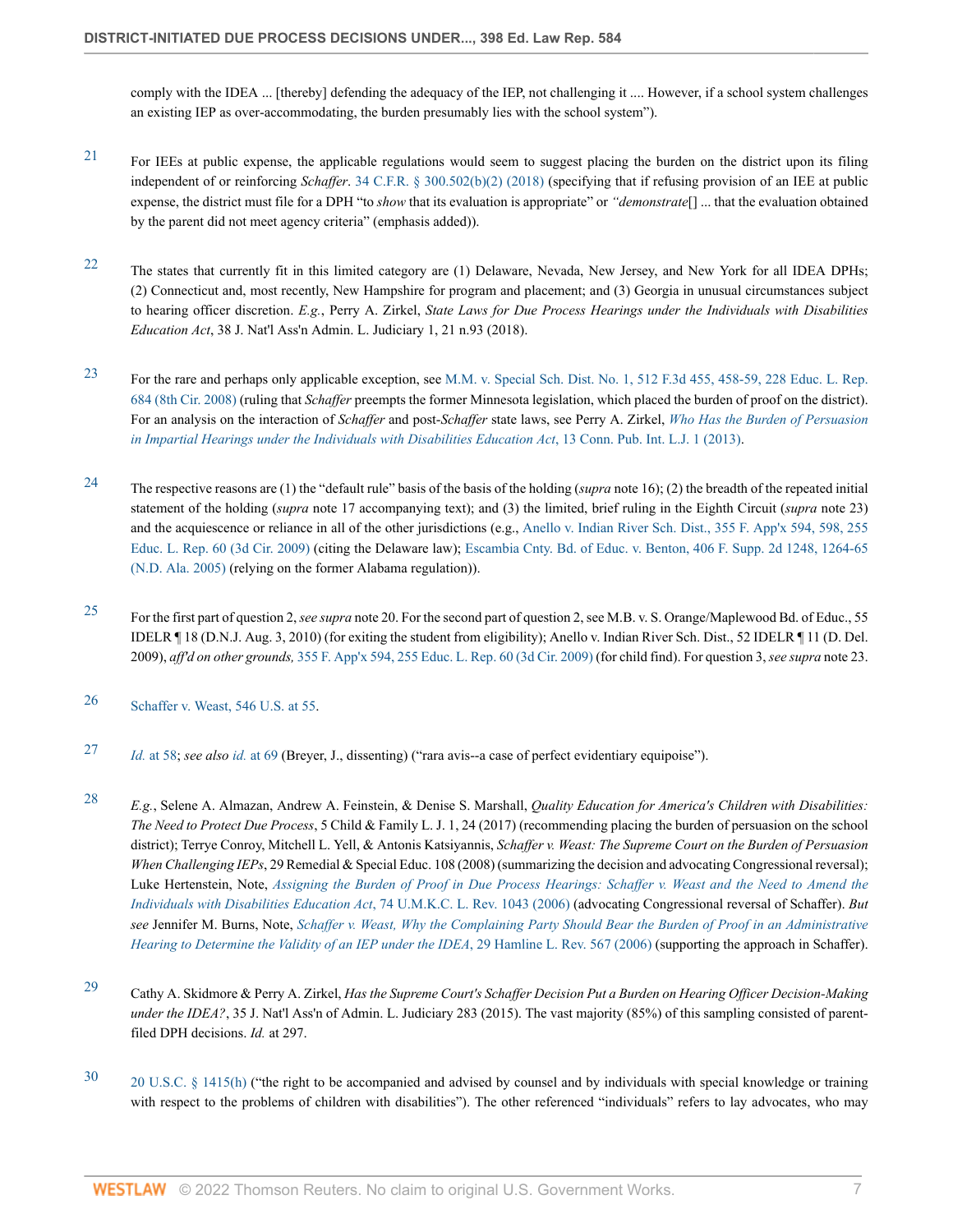accompany but not represent the parents except in the handful of states that have laws authorizing such representation. *See* Zirkel, *supra* note 22, at 19.

- <span id="page-7-0"></span>[31](#page-1-14) *See, e.g.*, Kay Seven & Perry A. Zirkel, *In the Matter of Arons: Construction of the IDEA's Lay Advocate Provision Too Narrow?*, 9 Georgetown J. on Poverty L. & Pol'y 193, 218-19 (2002) (reporting survey results for perceived insufficiency of parent attorneys in special education); *cf.* Almazan et al., *supra* note 28, at 27-28 (recommending increased legal services for parents of special education students, especially for low-income families).
- <span id="page-7-1"></span>[32](#page-1-15) *See, e.g.*, [Winkelman v. Parma City Sch. Dist., 550 U.S. 516, 219 Educ. L. Rep. 39 \(2007\)](http://www.westlaw.com/Link/Document/FullText?findType=Y&serNum=2012293424&pubNum=0000960&originatingDoc=I8fa0a404d27c11ec9f24ec7b211d8087&refType=RP&originationContext=document&vr=3.0&rs=cblt1.0&transitionType=DocumentItem&contextData=(sc.Search)) (discussing whether parents who represented their children in several DPHs have the right to do so in federal court).
- <span id="page-7-2"></span>[33](#page-1-16) *E.g.,* Lukasik, *supra* note 6, at 777 (finding rates of partially or completely prevailing for pro se v. represented parents of 7% v. 34% in 87 DPH decisions in North Carolina during 2000-12); Perry A. Zirkel, *Are the Outcomes of Hearing (and Review) Officer Decisions Different for Pro Se and Represented Parents?,* 34 J. Nat'l Ass'n of Admin. L. Judiciary 264, 274 (2014) (finding rates for prevailing for pro se v. represented parents of 15% v. 57% for 209 DPH decisions nationally during 1978-2012); Cali Cope-Kasten, Note, *[Bidding \(Fair\)well to Due Process: The Need for a Fairer Final Stage in Special Education Dispute Resolution](http://www.westlaw.com/Link/Document/FullText?findType=Y&serNum=0391027156&pubNum=0101505&originatingDoc=I8fa0a404d27c11ec9f24ec7b211d8087&refType=LR&fi=co_pp_sp_101505_528&originationContext=document&vr=3.0&rs=cblt1.0&transitionType=DocumentItem&contextData=(sc.Search)#co_pp_sp_101505_528)*, 42 J.L. & Educ. 501, [528 \(2013\)](http://www.westlaw.com/Link/Document/FullText?findType=Y&serNum=0391027156&pubNum=0101505&originatingDoc=I8fa0a404d27c11ec9f24ec7b211d8087&refType=LR&fi=co_pp_sp_101505_528&originationContext=document&vr=3.0&rs=cblt1.0&transitionType=DocumentItem&contextData=(sc.Search)#co_pp_sp_101505_528) (finding rates for partially or completely prevailing for pro se v. represented parents of 2% and 36% in 210 DPH decisions in Minnesota and Wisconsin during 2000-11); Kevin Hoagland-Hanson, Note, *[Getting Their Due \(Process\): Parents and Lawyers in](http://www.westlaw.com/Link/Document/FullText?findType=Y&serNum=0431752556&pubNum=0001268&originatingDoc=I8fa0a404d27c11ec9f24ec7b211d8087&refType=LR&fi=co_pp_sp_1268_1821&originationContext=document&vr=3.0&rs=cblt1.0&transitionType=DocumentItem&contextData=(sc.Search)#co_pp_sp_1268_1821) [Special Education Due Process Hearings in Pennsylvania](http://www.westlaw.com/Link/Document/FullText?findType=Y&serNum=0431752556&pubNum=0001268&originatingDoc=I8fa0a404d27c11ec9f24ec7b211d8087&refType=LR&fi=co_pp_sp_1268_1821&originationContext=document&vr=3.0&rs=cblt1.0&transitionType=DocumentItem&contextData=(sc.Search)#co_pp_sp_1268_1821)*, 163 U. Pa. L. Rev. 1805, 1821 (2015) (reporting rates of prevailing for pro se v. represented parents of 16% and 59% in 512 DPH decisions in Pennsylvania during 2008-13); Melanie Archer, *Access and Equity* in the Due Process System: Attorney Representation and Hearing Outcomes in Illinois, 1997-2002, at 5-8 (Dec. 2002) (unpublished manuscript), http://www.dueprocessillinois.org/Access.pdf (finding rates of prevailing for pro se v. represented parents of 17% and 50% in 343 DPH decisions in Illinois during 1997-2002); G. Thomas Schanding et al., *Analysis of Special Education Due Process Hearings in Texas*, Sage Open 1 (Apr.-June 2017), http://sgo.sagepub.com/content/doi.org/10.1177/2158244017715 (finding success rates of pro se v. represented parents 12.5% and 34% for 139 Texas DPH decisions during 2011-15); Kate Belf-Becker, *Who Prevails in Special Education and Why?*, at 9, 11 (Dec. 15, 2003) (unpublished senior thesis), http://digitalrepository.trincoll.edu/theses/94/ (finding success rates of pro se v. represented parents of 14% and 60% in 29 DPH decisions in Connecticut during 1998-2003). These analyses did not differentiate district-filed DPH decisions but presumably are predominantly parent-filed cases in light of the general trend. *Supra* note 10 and accompanying text.
- <span id="page-7-3"></span>[34](#page-1-17) Zirkel & Holben, *supra* note 9.
- <span id="page-7-4"></span> $35$  After skimming each written decision for any reference to directly identifying the allocation and/or applying it, the author doublechecked via multiple uses of the "Find" feature of Microsoft Word. For the identification, the searches were for "burden," "proof," and "persuasion." The cited basis typically was *Schaffer* or, occasionally, a state law or lower court decision. For the application, the searches were for more varied words including "met" (as in "met its burden"), "established," "proved," or "showed" (typically followed by the predicate part of the issue, such as "the evaluation was appropriate").
- <span id="page-7-5"></span><sup>[36](#page-1-19)</sup> For the seven decisions, which were from a total of four states, that did not indicate whether the parties had legal representation, the author obtained this information from the dispute resolution coordinator of the respective state education agencies. As a result, there were no missing data.
- <span id="page-7-6"></span>[37](#page-1-20) For the national database, including the applicable multipliers, see Holben & Zirkel, *supra* note 9.
- <span id="page-7-7"></span>[38](#page-2-0) *Supra* note 35 and accompanying text.
- <span id="page-7-8"></span>[39](#page-2-1) Triton Pub. Sch., Mass. BSEA Case No.1400006 (Dec. 18, 2013), https://www.mass.gov/lists/bsea-decisions-2013-2015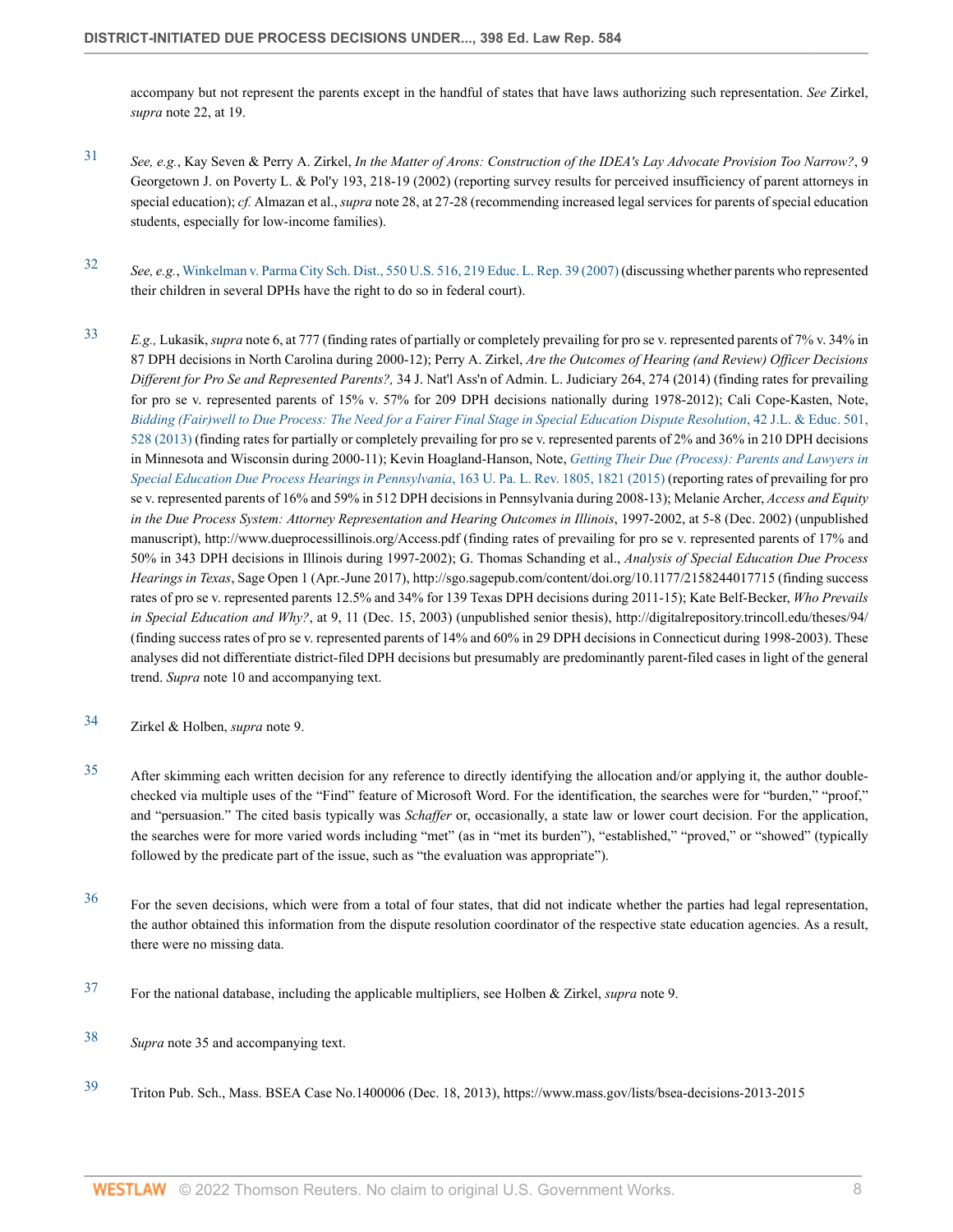- <span id="page-8-0"></span>[40](#page-2-2) *Id.*
- <span id="page-8-1"></span>[41](#page-2-3) For the issue categories, see *supra* note 11 and accompanying text. The analysis did not include the three decisions, each amounting to one ICR, in which the district was pro se. In these excluded cases, which were in Connecticut  $(n=1)$  and Hawaii  $(n=2)$ , the parent was also pro se. Conversely, this analysis was based on ICRs, thus disaggregating the outcomes for the thirteen decisions that had two rulings. *Supra* Zirkel & Holben, note 9, at 12.
- <span id="page-8-2"></span><sup>[42](#page-3-0)</sup> "Success rate" in this context refers to the percentage of ICRs in favor of the parents, with the obverse being the percentage in favor of the school district based on the two-category outcome scale for ICRs. *See supra* note 12 and accompanying text.
- <sup>43</sup> The pro se category included the following proportion per issue category in which the parent did not participate in the proceeding: IEE - 21%; consent - 55%; FAPE - 60%; Misc. - 0%. All of these *ex parte* ICRs were in favor of the school district with one limited exception. In this decision, which was in Massachusetts, the hearing officer ruled in favor of the no-show parent with regard to consent, but the requested evaluation unusually was an assessment of the family/home circumstances, and the companion ruling for FAPE was in favor of the district's proposed change to a therapeutic placement largely obviated the need for any such evaluation. Interestingly, the hearing officer included burden-of-proof reasoning:

Where a proposed evaluation, such as this one, is both intrusive and unwelcome, the School bears a significant burden of demonstrating either that there is no less burdensome means available to elicit information that is necessary to craft an appropriate IEP for a student, or that the assessment is likely to result in a substantial home service related benefit to the student. Here, the School has not met that burden.

Millbury Pub. Sch., Mass. BSEA Case No. 18-01409D (Nov. 10, 2017), https://www.mass.gov/lists/bsea-decisions-2016-to-date-byschool-district#districts-i-n-

- <span id="page-8-3"></span><sup>[44](#page-3-1)</sup> The consent category accounted for one exception, which was attributable to (a) the general lack of variability in the outcomes, which were 98% in favor of the district (Zirkel & Holben, *supra* note 9, at 8), and (b) the unusual nature of the single decision in favor of the pro se parent (*supra* note 43). The Miscellaneous category was the other, negligible exception, being limited to 3% of the district-initiated ICRs. *Id.* at 12.
- <span id="page-8-4"></span>[45](#page-3-2) *Supra* note 43.
- <span id="page-8-5"></span>[46](#page-3-3) *Supra* note 16 and accompanying text.
- <span id="page-8-6"></span>[47](#page-3-4) *Supra* notes 26-27 and accompanying text.
- <span id="page-8-7"></span>[48](#page-3-5) Skidmore & Zirkel, *supra* note 29 and accompanying text.
- <span id="page-8-8"></span>[49](#page-3-6) *E.g., supra* note 39 and accompanying text.
- <span id="page-8-9"></span>[50](#page-3-7) *Supra* text accompanying notes 19-25.
- <span id="page-8-10"></span>[51](#page-3-8) *Supra* note 33.
- <span id="page-8-11"></span>[52](#page-3-9) *Supra* text accompanying note 13.